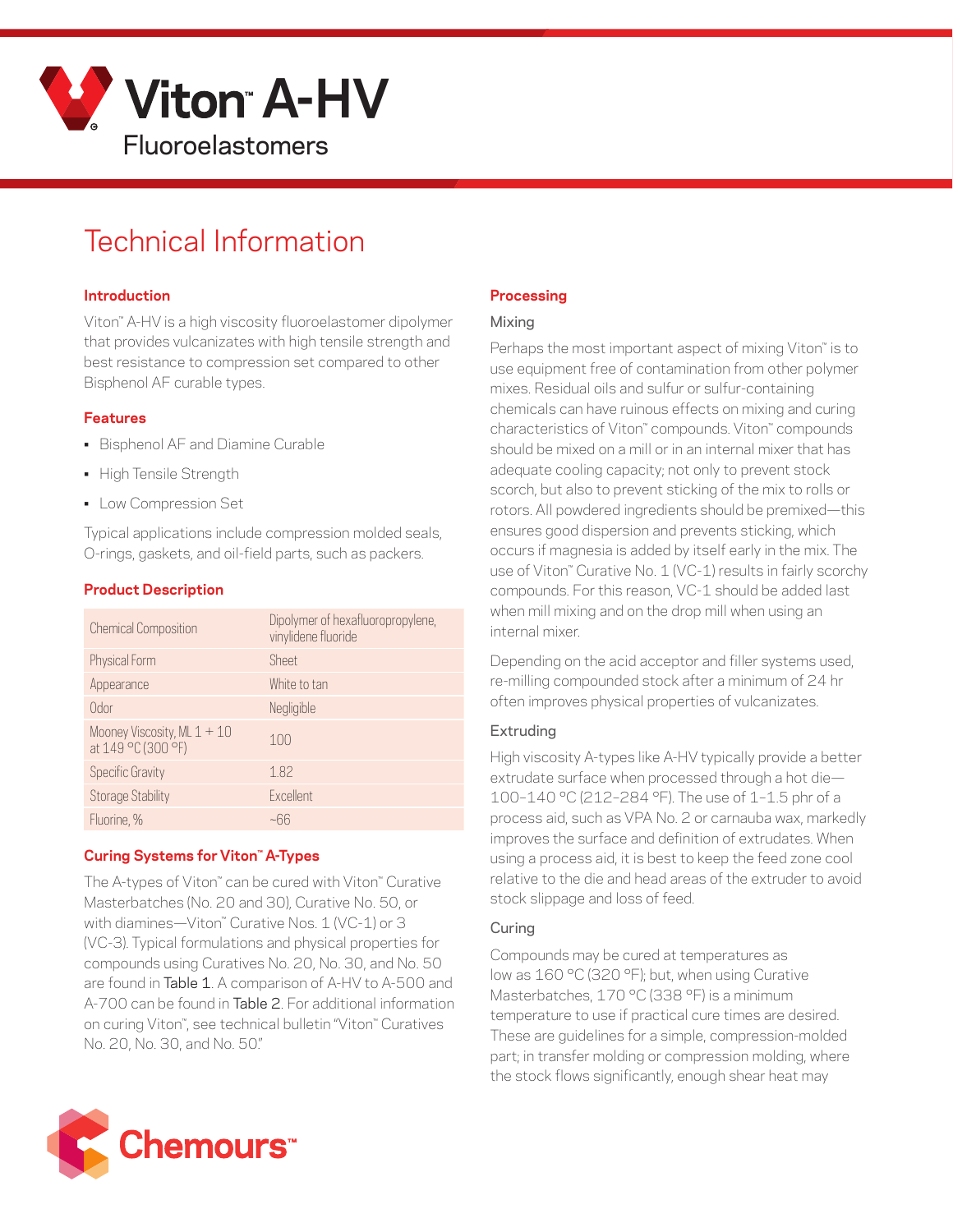result to shorten "expected" cure times significantly. To attain maximum physical properties, cured parts of Viton<sup>™</sup> must also be oven post-cured for 24 hr at a temperature between 200–260 °C (392–500 °F). In general, property values will reach 80–90% of maximum in 12 hr at 232 °C (450 °F). Parts thicker than 6 mm (0.25 in) should be step post-cured to avoid internal fissuring. Starting at 125 °C (257 °F), the heat can then be increased hourly to the

final desired post-cure temperature. For more information, see technical bulletin "Viton™ Fluoroelastomers—Oven Post-Curing of Parts."

#### **Safety and Handling**

Before handling or processing Viton™ A-HV, read and be guided by the suggestions in the technical bulletin, "Handling Precautions for Viton™ and Related Chemicals."

#### **Table 1. Viton™ A-HV Compared to E-45**

| Compound #                                                                      |       | CSG0244-10 | CSG0244-11 | CSG0244-06 | CSG0244-07     |
|---------------------------------------------------------------------------------|-------|------------|------------|------------|----------------|
| Viton" A-HV                                                                     |       | 97.5       | 94.2       |            |                |
| Viton" E-45                                                                     |       |            |            | 97.5       | 94.2           |
| N-990                                                                           |       | 30         | 30         | 30         | 30             |
| Calcium Hydroxide                                                               |       | 6          | 6          | 6          | 6              |
| Magnesium Oxide                                                                 |       | 3          | 3          | 3          | 3              |
| Viton" Curative No. 50                                                          |       | 2.5        |            | 2.5        |                |
| Viton" Curative No. 30                                                          |       |            | $\sqrt{4}$ |            | $\overline{4}$ |
| Viton" Curative No. 20                                                          |       |            | 1.8        |            | 1.8            |
|                                                                                 |       | 139        | 139        | 139        | 139            |
| Compound Mooney Viscosity, ML1+10, 121 °C (250 °F)                              |       |            |            |            |                |
| Init                                                                            | (MU)  | 221        | 217        | 124        | 131            |
| $ML(1+10)$                                                                      | (MU)  | 182        | 182        | 64         | 65             |
| Mooney Scorch, Small Rotor, 121 °C (250 °F), 30 min Test                        |       |            |            |            |                |
| $\mathsf{ML}$                                                                   | (MU)  | 99         | 98         | 34         | 36             |
| T <sub>2</sub>                                                                  | (min) | 1.22       | 0.39       | >30        | >30            |
| T <sub>5</sub>                                                                  | (min) | >30        | 1.22       | >30        | >30            |
| MDR at 177 °C (351 °F), 10 min, 0.5° Arc                                        |       |            |            |            |                |
| ML                                                                              | (dNm) | 5.29       | 5.29       | 1.13       | 1.23           |
| MH                                                                              | (dNm) | 34.7       | 34.2       | 28.7       | 26.0           |
| ts2                                                                             | (min) | 0.95       | 0.88       | 1.11       | 1.01           |
| T50                                                                             | (min) | 1.52       | 1.45       | 1.45       | 1.39           |
| T'90                                                                            | (min) | 2.10       | 2.07       | 2.31       | 2.30           |
| T'95                                                                            | (min) | 2.53       | 2.50       | 2.90       | 2.84           |
| <b>Vulcanizate Properties</b>                                                   |       |            |            |            |                |
| Press-Cured 10 min at 177 °C (351 °F), Oven Post-Cured 24 hr at 232 °C (418 °F) |       |            |            |            |                |
| Original Properties at 23 °C (73 °F) - No Post-Cure                             |       |            |            |            |                |

| Uniginal Properties at $\mathcal{L}5$ $\cup$ (1.5 $\top$ ) The Post-Cure |           |      |      |      |      |
|--------------------------------------------------------------------------|-----------|------|------|------|------|
| <b>Hardness</b>                                                          | (Shore A) | 73   | 74   | 74   | 74   |
| 10% Modulus                                                              | (MPa)     | 1.06 | 1.04 | 1.15 | 1.01 |
| 25% Modulus                                                              | (MPa)     | 1.82 | 1.87 | 1.88 | 1.78 |
| 50% Modulus                                                              | (MPa)     | 3.03 | 3.19 | 2.77 | 2.79 |
| 100% Modulus                                                             | (MPa)     | 6.06 | 6.14 | 4.73 | 5.01 |
| Tensile at Break                                                         | (MPa)     | 12.3 | 12.2 | 9.5  | 10.6 |
| Elongation at Break                                                      | (% )      | 216  | 208  | 234  | 251  |
| Die B Tear                                                               | (kN/m)    | 40.5 | 42.1 | 41.8 | 40.4 |
| Die C Tear                                                               | (kN/m)    | 18.3 | 19.2 | 19.8 | 19.9 |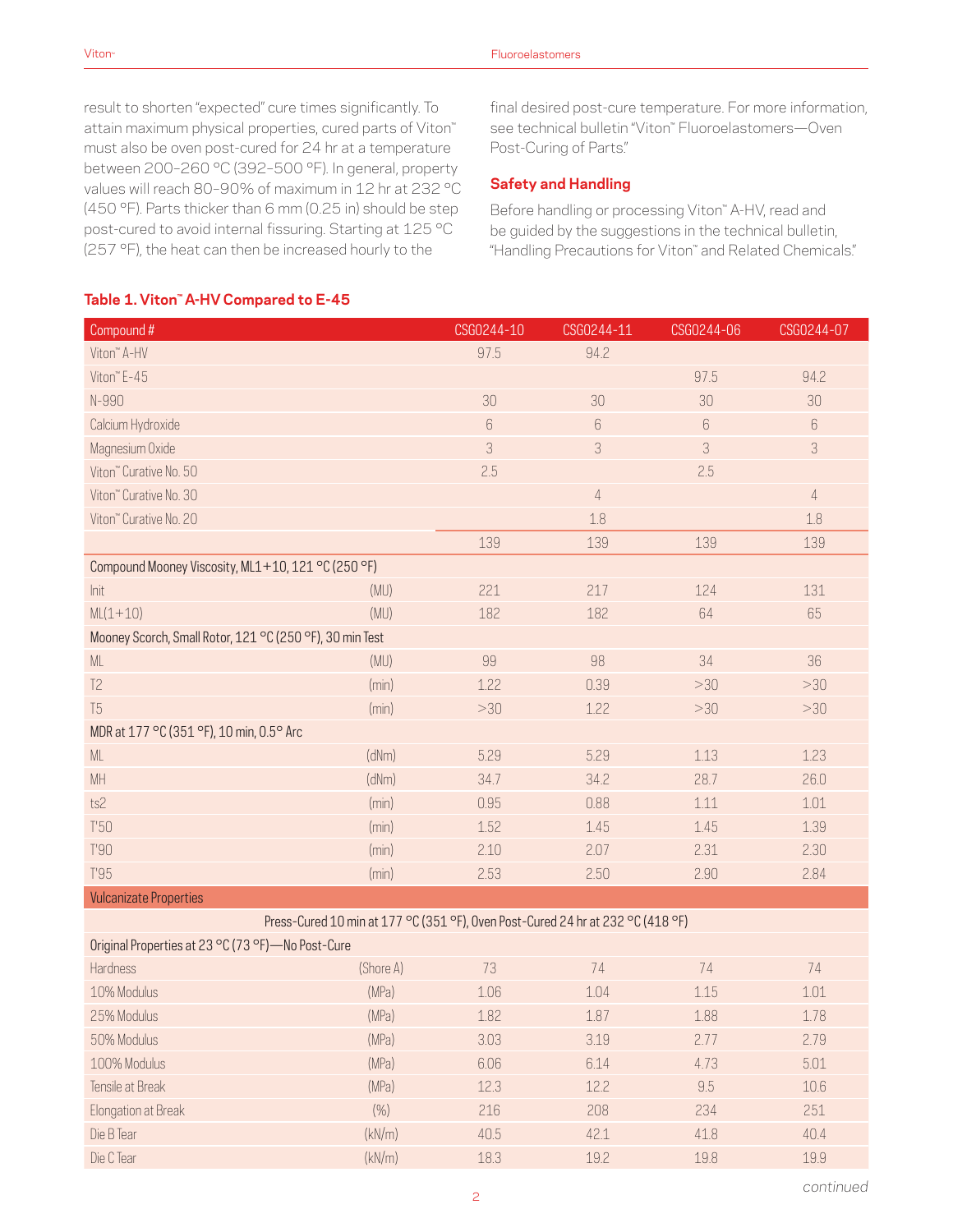# **Table 1. Viton™ A-HV Compared to E-45 (continued)**

| Compound #                                      |              | CSG0244-10     | CSG0244-11                           | CSG0244-06 | CSG0244-07     |
|-------------------------------------------------|--------------|----------------|--------------------------------------|------------|----------------|
| Original Properties at 23 °C (73 °F)-Post-Cured |              |                |                                      |            |                |
| Hardness                                        | (Shore A)    | 77             | 76                                   | 79         | 77             |
| 10% Modulus                                     | (MPa)        | 1.11           | 1.12                                 | 1.34       | 1.14           |
| 25% Modulus                                     | (MPa)        | 2.02           | 2.08                                 | 2.19       | 2.01           |
| 50% Modulus                                     | (MPa)        | 3.52           | 3.72                                 | 3.43       | 3.35           |
| 100% Modulus                                    | (MPa)        | 8.05           | 8.44                                 | 6.86       | 7.06           |
| Tensile at Break                                | (MPa)        | 16.6           | 16.1                                 | 11.1       | 14.1           |
| Elongation at Break                             | (% )         | 187            | 175                                  | 152        | 183            |
| Die B Tear                                      | (kN/m)       | 46.4           | 46.3                                 | 47.4       | 47.8           |
| Die C Tear                                      | (kN/m)       | 19.7           | 20.0                                 | 20.8       | 20.4           |
| Hot Air Aged 72 hr at 275 °C (527 °F)           |              |                |                                      |            |                |
| Hardness                                        | (Shore A)    | 74             | 76                                   | 80         | 79             |
| Hardness                                        | (Pt. Change) | $-2$           | $\begin{matrix} 0 \\ 0 \end{matrix}$ | $1\,$      | $\overline{c}$ |
| 100% Modulus                                    | (MPa)        | 5.5            | 5.7                                  | 4.4        | 5.1            |
| 100% Modulus                                    | (% Change)   | $-32$          | $-33$                                | $-36$      | $-28$          |
| Tensile at Break                                | (MPa)        | 12.2           | 11.8                                 | 10.7       | 10.5           |
| Tensile at Break                                | (% Change)   | $-26$          | $-27$                                | $-4$       | $-26$          |
| Elongation at Break                             | (% )         | 211            | 216                                  | 243        | 229            |
| Elongation at Break                             | (% Change)   | 13             | 23                                   | 60         | 25             |
| Hot Air Aged 168 hr at 275 °C (527 °F)          |              |                |                                      |            |                |
| Hardness                                        | (Shore A)    | 78             | 80                                   | 84         | 84             |
| Hardness                                        | (Pt. Change) | $\overline{c}$ | $\overline{4}$                       | 5          | $\overline{7}$ |
| 100% Modulus                                    | (MPa)        | 4.5            | 5.3                                  | 4.8        | 5.3            |
| 100% Modulus                                    | (% Change)   | $-44$          | $-37$                                | $-31$      | $-25$          |
| Tensile at Break                                | (MPa)        | 8.8            | 8.2                                  | 7.8        | 7.8            |
| Tensile at Break                                | (% Change)   | $-47$          | $-49$                                | $-30$      | $-45$          |
| Elongation at Break                             | (% )         | 216            | 189                                  | 192        | 178            |
| Elongation at Break                             | (% Change)   | 16             | 8                                    | 27         | $-2$           |
| Hot Air Aged 504 hr at 250 °C (482 °F)          |              |                |                                      |            |                |
| Hardness                                        | (Shore A)    | 79             | 80                                   | 84         | 84             |
| Hardness                                        | (Pt. Change) | $\overline{c}$ | 5                                    | $\,6\,$    | $\overline{7}$ |
| 100% Modulus                                    | (MPa)        | 5.9            | 6.5                                  | 5.2        | 6.0            |
| 100% Modulus                                    | (% Change)   | $-27$          | $-24$                                | $-24$      | $-16$          |
| Tensile at Break                                | (MPa)        | 11.1           | 10.6                                 | 9.9        | 9.9            |
| Tensile at Break                                | (% Change)   | $-33$          | $-34$                                | $-11$      | $-30$          |
| Elongation at Break                             | (% )         | 198            | 190                                  | 209        | 198            |
| Elongation at Break                             | (% Change)   | $6\,$          | $\boldsymbol{9}$                     | 37         | $\hbox{9}$     |
| Compression Set, Pellet, Method B, No Post-Cure |              |                |                                      |            |                |
| 70 hr at 150 °C (302 °F)                        | (% )         | 46             | 53                                   | 56         | 65             |
| 70 hr at 200 °C (392 °F)                        | (% )         | 64             | 71                                   | 72         | 80             |
| Compression Set, Pellet, Method B, Post-Cured   |              |                |                                      |            |                |
| 70 hr at 200 °C (392 °F)                        | (% )         | 16             | $16\,$                               | 18         | 19             |
| 70 hr at 230 °C (446 °F)                        | (% )         | 32             | 34                                   | 40         | $40\,$         |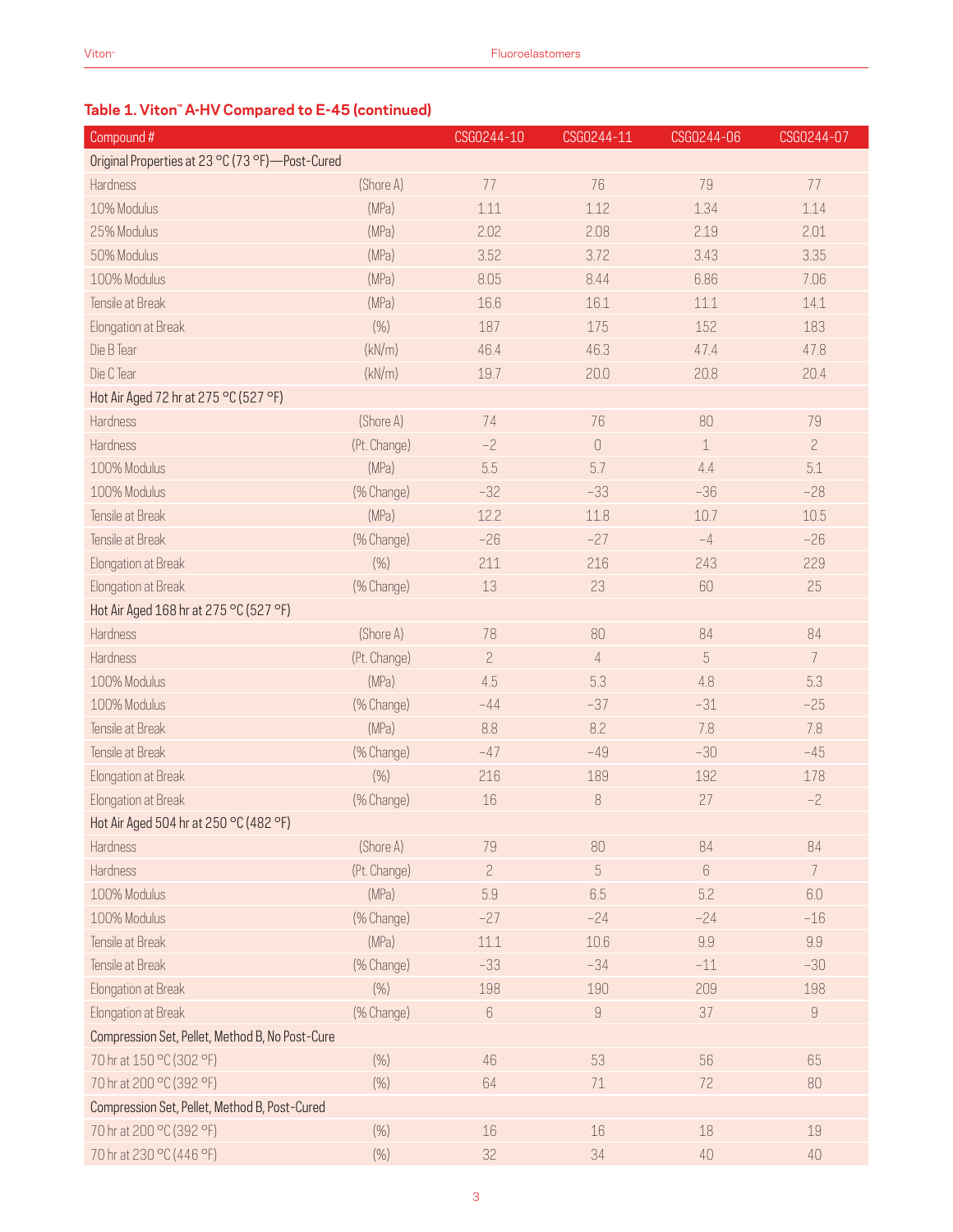# **Table 2. Viton™ A-HV Compared to A-700 and A-500**

|                                                                               | A-HV    | $A - 700$ | $A-500$        |
|-------------------------------------------------------------------------------|---------|-----------|----------------|
| Viton" A-HV                                                                   | 97.5    |           |                |
| Viton" A-700                                                                  |         | 97.5      |                |
| Viton" A-500                                                                  |         |           | 97.5           |
| MT Black (N-990)                                                              | 30      | 30        | 30             |
| Maglite® D                                                                    | 3       | 3         | 3              |
| Calcium Hydroxide                                                             | $6\,$   | $6\,$     | $6\,$          |
| Viton" Curative No. 50                                                        | 2.5     | 2.5       | 2.5            |
| Mooney Scorch, MS at 121 °C (250 °F)                                          |         |           |                |
| Minimum Viscosity, units                                                      | 96      | 64        | 48             |
| Time to 1 pt rise, min                                                        | 16      | 13        | 12             |
| Time to 2 pt rise, min                                                        | 26      |           |                |
| Time to 5 pt rise, min                                                        |         |           |                |
| Time to 10 pt rise, min                                                       |         |           |                |
| Pts rise to 30 min                                                            |         |           |                |
| MDR at 177 °C (351 °F), 0.5° Arc, 6 min Motor                                 |         |           |                |
| Minimum Viscosity, ML, N·m                                                    | 0.6     | 0.3       | 0.2            |
| Scorch Time, ts2, min                                                         | 0.7     | 0.8       | 0.9            |
| Maximum Torque, MH, N·m                                                       | 3.8     | 3.2       | 3.1            |
| 50% Cure, M50, N·m                                                            | 2.2     | 1.7       | 1.6            |
| Time to 50% Cure, t'50, min                                                   | 1.4     | 1.3       | 1.3            |
| 90% Cure, M90, N·m                                                            | 3.5     | 2.9       | 2.8            |
| Time to 90% Cure, t'90, min                                                   | 2.2     | 1.9       | $\overline{c}$ |
| Slabs Cured 10 min at 177 °C (351 °F) and Post-Cured 24 hr at 232 °C (450 °F) |         |           |                |
| Stress/Strain-Original at 23 °C (73 °F)                                       |         |           |                |
| 100% Modulus, MPa                                                             | 7.7     | 6.6       | 6.4            |
| Tensile Strength at Break, MPa                                                | 15.8    | 13.6      | 13.9           |
| Elongation at Break, %                                                        | 195     | 210       | 220            |
| Hardness, Durometer A                                                         | 72      | 73        | 73             |
| Original, ASTM, Die C Tear, Tested at 23 °C (73 °F)                           |         |           |                |
| kN·m, pli                                                                     | 21.4    | 23.7      | 22             |
| Stress/Strain at 23 °C (73 °F)—After Aging 70 hr at 200 °C (392 °F)           |         |           |                |
| 100% Modulus, MPa                                                             | $8.1\,$ | 7.3       | 6.8            |
| Tensile Strength at Break, MPa                                                | 15.4    | 15.2      | 14.9           |
| Elongation at Break, %                                                        | 185     | 200       | 220            |
| Hardness, Durometer A                                                         | 76      | 74        | 76             |
| Stress/Strain at 23 °C (73 °F)-After Aging 168 hr at 200 °C (392 °F)          |         |           |                |
| 100% Modulus, MPa                                                             | 7.3     | 7.0       | 6.3            |
| Tensile Strength at Break, MPa                                                | 13.8    | 13.6      | 14.1           |
| Elongation at Break, %                                                        | 175     | 190       | 220            |
| Hardness, Durometer A                                                         | 73      | 73        | 75             |

*continued*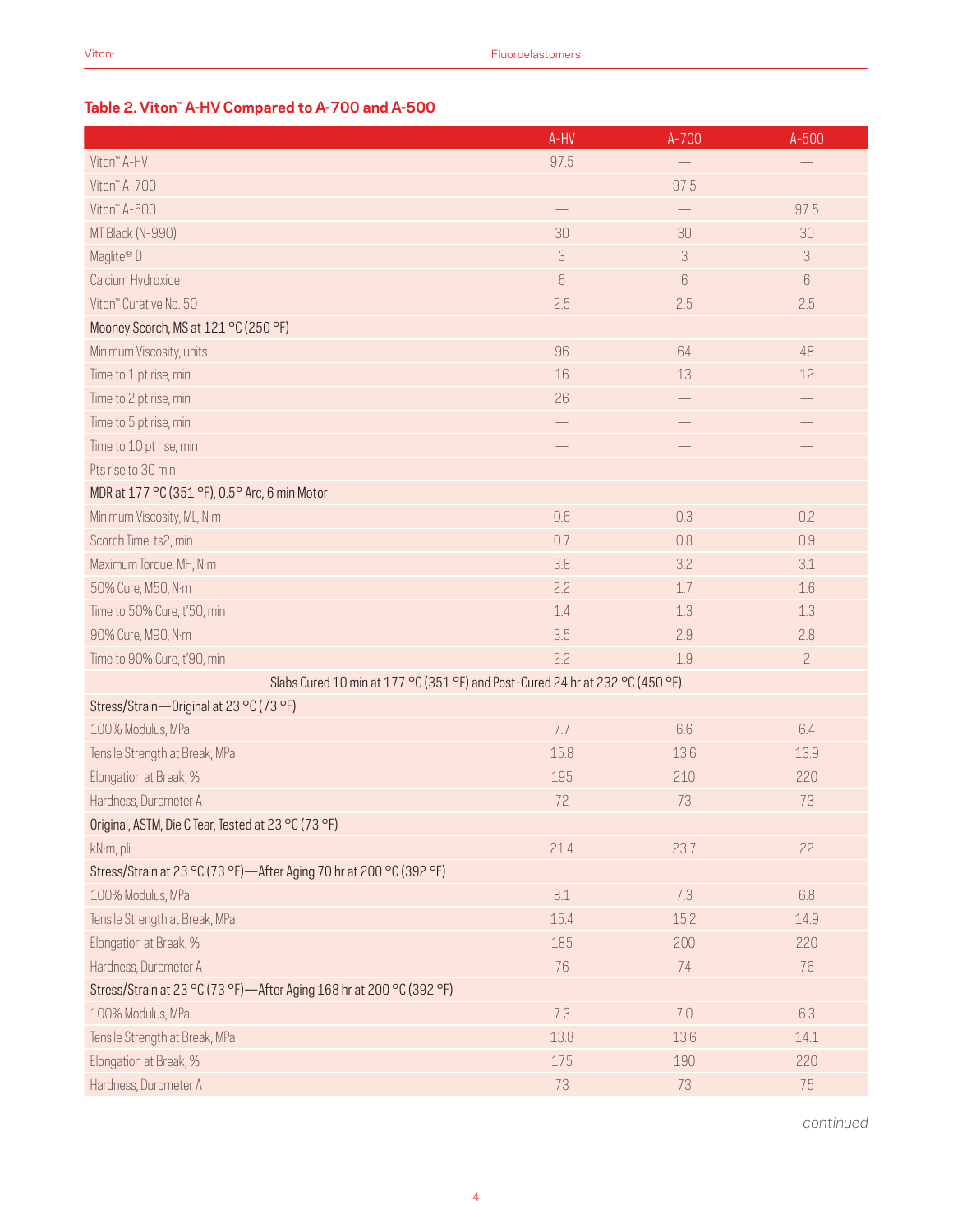# **Table 2. Viton™ A-HV Compared to A-700 and A-500 (continued)**

|                                                                                                     | A-HV           | $A - 700$      | $A-500$        |  |  |  |
|-----------------------------------------------------------------------------------------------------|----------------|----------------|----------------|--|--|--|
| Stress/Strain at 23 °C (73 °F)-After Aging 70 hr at 250 °C (482 °F)                                 |                |                |                |  |  |  |
| 100% Modulus, MPa                                                                                   | 8.5            | 7.4            | 7.1            |  |  |  |
| Tensile Strength at Break, MPa                                                                      | 15.9           | 15.2           | 15             |  |  |  |
| Elongation at Break, %                                                                              | 180            | 195            | 210            |  |  |  |
| Hardness, Durometer A                                                                               | 75             | 75             | 77             |  |  |  |
| Stress/Strain at 23 °C (73 °F)-After Aging 168 hr at 250 °C (482 °F)                                |                |                |                |  |  |  |
| 100% Modulus, MPa                                                                                   | 8.3            | 7.4            | 7.1            |  |  |  |
| Tensile Strength at Break, MPa                                                                      | 16.4           | 14.1           | 15.6           |  |  |  |
| Elongation at Break, %                                                                              | 175            | 175            | 210            |  |  |  |
| Hardness, Durometer A                                                                               | 75             | 74             | 78             |  |  |  |
| Stress/Strain at 23 °C (73 °F)-After Aging 70 hr at 200 °C (392 °F) in IRM-902 0il                  |                |                |                |  |  |  |
| 100% Modulus, MPa                                                                                   | 7.8            | 6.7            | 6.3            |  |  |  |
| Tensile Strength at Break, MPa                                                                      | 15.1           | 13.3           | 12.7           |  |  |  |
| Elongation at Break, %                                                                              | 205            | 195            | 210            |  |  |  |
| Hardness, Durometer A                                                                               | 72             | 73             | 74             |  |  |  |
| % Change in Volume                                                                                  | $\overline{a}$ | $\overline{c}$ | $\overline{4}$ |  |  |  |
| Stress/Strain at 23 °C (73 °F)—After Aging 168 hr at 23 °C (73 °F) in 85% Reg. Fuel °C/15% Methanol |                |                |                |  |  |  |
| 100% Modulus, MPa                                                                                   | 5.6            | 4.8            | 4.5            |  |  |  |
| Tensile Strength at Break, MPa                                                                      | 8              | 7.1            | 7.1            |  |  |  |
| Elongation at Break, %                                                                              | 140            | 150            | 160            |  |  |  |
| Hardness, Durometer A                                                                               | 64             | 62             | 62             |  |  |  |
| % Change in Volume                                                                                  | 28             | 29             | 29             |  |  |  |
| Compression Set, Method B, O-Rings, %                                                               |                |                |                |  |  |  |
| 70 hr at 150 °C (302 °F)                                                                            | 5              | 8              | 5              |  |  |  |
| 70 hr at 200 °C (392 °F)                                                                            | 11             | 11             | 11             |  |  |  |
| 168 hr at 200 °C (392 °F)                                                                           | 15             | 18             | 19             |  |  |  |
| 22 hr at 232 °C (450 °F)                                                                            | $\overline{7}$ | 12             | 11             |  |  |  |
| Temperature Retraction                                                                              |                |                |                |  |  |  |
| TR-10, °C (°F)                                                                                      | $-14(6.8)$     | $-16(3.2)$     | $-16(3.2)$     |  |  |  |